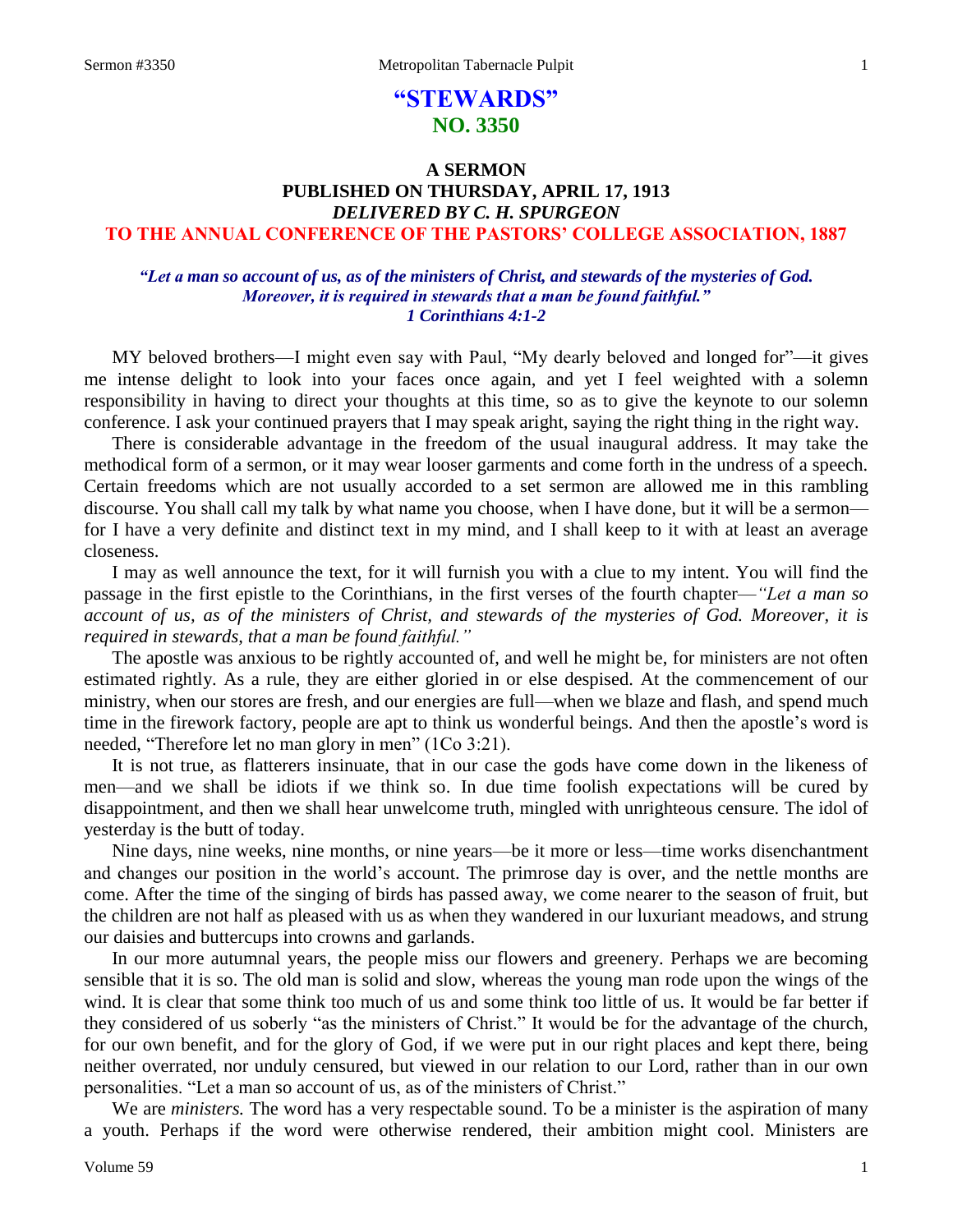*servants—*they are not guests, but waiters, not landlords, but laborers. The word has been rendered "under-rowers," men who tug the oar on the lowest bench.

It was hard work to row a galley—those rapid strokes consumed the life-forces of the slaves. There were three banks of oars. Those on the upper bank of oars had the advantage of fresh air. Those who were beneath were more closely shut in, but I suppose that the lowest bank of rowers would be faint with heat, as well as worn out with sore travail.

Brethren, let us be content to wear out our lives even in the worst position, if by our labor we can speed the passage of our great Caesar and give speed to the ship of the church in which He has embarked. We are willing to be chained to the oar and to work on through life to make His barque cleave the waves. We are not captains, nor owners of the galley, but only the oarsmen of Christ.

The text, however, does not call us simply ministers or servants, but it adds, "*of Christ.*" We are not the servants of men, but of the Lord Jesus. Esteemed sir, if you think because you subscribe to my support, that I am bound to do your bidding, you are under a mistake. Truly, we are "ourselves your servants for Jesus' sake"

But in the highest sense our sole responsibility is to Him whom we call Master and Lord. We obey superior orders, but we cannot yield to the dictation of our fellow servants, however influential they may be. Our service is glorious, because it is the service of Christ—we feel honored in being permitted to wait upon Him whose shoe latchet we are not worthy to unloose.

We are also said to be "stewards." What are stewards? Let us consider—

### **I.** WHAT IS THE OFFICE OF STEWARD?

What is required of stewards? This is our duty. We are not now speaking of anybody outside, but of you and myself, therefore, let us make personal application of all that is said.

First, *a steward is a servant and no more.* Perhaps he does not always remember this—and it is a very pitiful business when the servant begins to think that he is "my lord." It is a pity that servants when honored by their master should be so apt to give themselves airs. How ridiculous Jack-in-office makes himself! I do not refer now to butlers and footmen, but to ourselves. If we magnify ourselves, we shall become contemptible, and we shall neither magnify our office nor our Lord. We are the servants of Christ, but not lords over His heritage.

Ministers are for churches—not churches for ministers. In our work among the churches we must not dare to view them as estates to be farmed for our own profit, or gardens to be trimmed to our own taste.

A steward is a servant of a peculiar kind, for he has to superintend the other servants and that is a difficult thing to do. An old friend of mine, who is now with God, once said, "I have always been a shepherd. Forty years I was a shepherd of sheep, and another forty years I was a shepherd of men, and the last flock was a deal more sheepish than the first."

This witness is true. I think I have heard that a sheep has as many diseases as there are days in the year, but I am sure that the other sort of sheep are liable to ten times as many. A pastor's work is an anxious one. All sorts of difficulties occur with our fellow servants and alas! unwise stewards make a great many more than there need be by expecting perfection in others, although they do not possess it themselves. Our fellow servants are, after all, wisely selected, for He who put them into His household knew what He was doing—at any rate, they are *His* choice and not ours. It is not our place to find fault with our Lord's own election.

The other servants will take their cue from us. A steward who is dull, inert, and slow will have a slow team of servants about him and the business of his lordship will fare badly. Those who travel will have noticed that the servants in a hotel are very much like the landlord—if the landlord is cheery, attentive, and obliging, all the maids and waiters partake of his geniality. But if he looks sourly at you and treats you with indifference, you will find that the whole establishment is of a disdainful order. Oh, that we may always be alive and earnest in the service of the Lord Jesus that our people may be alive also!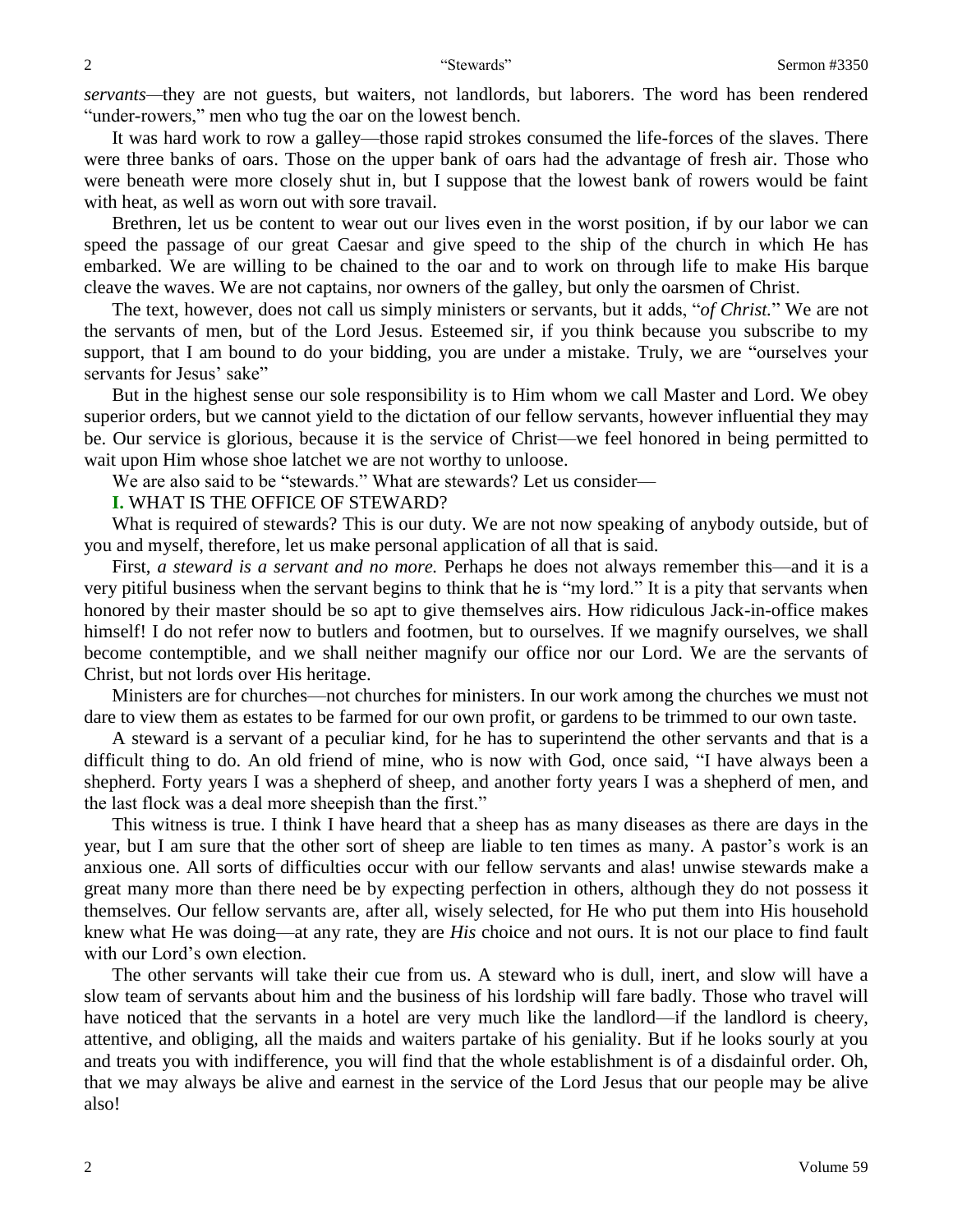A minister must give himself wholly to his work. I have read of a Puritan divine, that he was so full of life that his people said he lived like one who fed on live things. Oh, for a life sustained by living bread! We shall not be good stewards in the management of our fellow servants unless we are ourselves filled with the grace of God.

We must set our fellow servants an example of zeal and tenderness, constancy, hopefulness, energy, and obedience. We must ourselves practice constant self-denial and select as our own part of the work that which is hardest and most humiliating. We are to rise above our fellows by superior selfforgetfulness. Be it ours to lead the forlorn hopes and bear the heaviest burdens.

Archdeacon Hare was giving a lecture at Trinity College when a cry of "Fire!" was raised. His pupils rushed away and formed themselves into a line to pass buckets of water from the river to the burning building. The tutor saw a consumptive student standing up to his waist in the water and cried to him, "What! you in the water, Sterling!" The reply was, "Somebody must be in it, and why not I as well as another?" Let us say to ourselves, "Some fellows must be doing the drudgery of the church and laboring in the hardest places, and why should not I take that post?"

Next, remember that *stewards are servants under the more immediate command of the great Master.*  We should be as the steward who daily goes into his lord's private room to receive orders. John Ploughman was never in the squire's parlor, but the steward is often there. If he neglected to consult the squire, he would soon be doing amiss, and involving himself in heavy responsibility.

How often ought you and I say, "Lord*,* show me what You would have me to do!" To cease to look up to God, so as to learn and practice His will, would be to quit our true position. A steward who never communicates with his master! Give him his wages and let him go. He who does his own will and not his master's is of no value as a steward.

Brethren, we must wait upon God continually. The habit of going for orders must be cultivated. How grateful should we be that our Master is always within call! He guides His servants with His eye, and with His guidance He gives also the needful power. He will make our faces to shine before the eyes of our fellows, if we commune with Him. Our example must encourage others to wait upon the Lord. As our business is to tell them the mind of God, let us study that mind very carefully.

Again—*stewards are constantly giving account.* Their account is given as they go along. A businesslike proprietor requires an account of outgoings and incomings from day to day. There is great truth in the old proverb that "short reckonings make long friends." If we make short reckonings with God, we shall be long friends with Him.

I wonder if any of you keep account of your faults and shortcomings. Perhaps the time will be better spent in constant efforts to serve your Master and increase His estate. We ought each one to ask himself, "What am I doing by my preaching? Is it of the right kind? Am I giving prominence to those doctrines which my Lord would have me put in the forefront? Am I caring for souls as He would have me care for them?"

It is a good thing thus to review one's whole life and inquire, "Do I give sufficient time to private prayer? Do I study the Scriptures as intensely as I should? I hurry about to many meetings, but am I in all this fulfilling my Master's orders? May I not be gratifying myself with the appearance of doing much, whereas I could really be doing more if I were more attentive to the quality than to the quantity of the work?" Oh, to go often to the Master and to be right and clear in our accounts with Him! This will be profitable both to our churches and to ourselves.

To come to the main point—*a steward is a trustee of his master's goods.* Whatever he has belongs to his Master and choice things are put into his custody, not that he may do as he likes with them, but that he may take care of them. The Lord has entrusted to each one of us certain talents—and these are not our own. Gifts of knowledge, and thought, and speech, and influence are not ours to glory in, but ours in trust for the Lord alone. It is *His* pound that gains five pounds.

We ought to increase our capital stock. Are all you young brethren doing that? Are you increasing in gift and capacity? My brethren, do not neglect yourselves. I observe that some brethren grow and others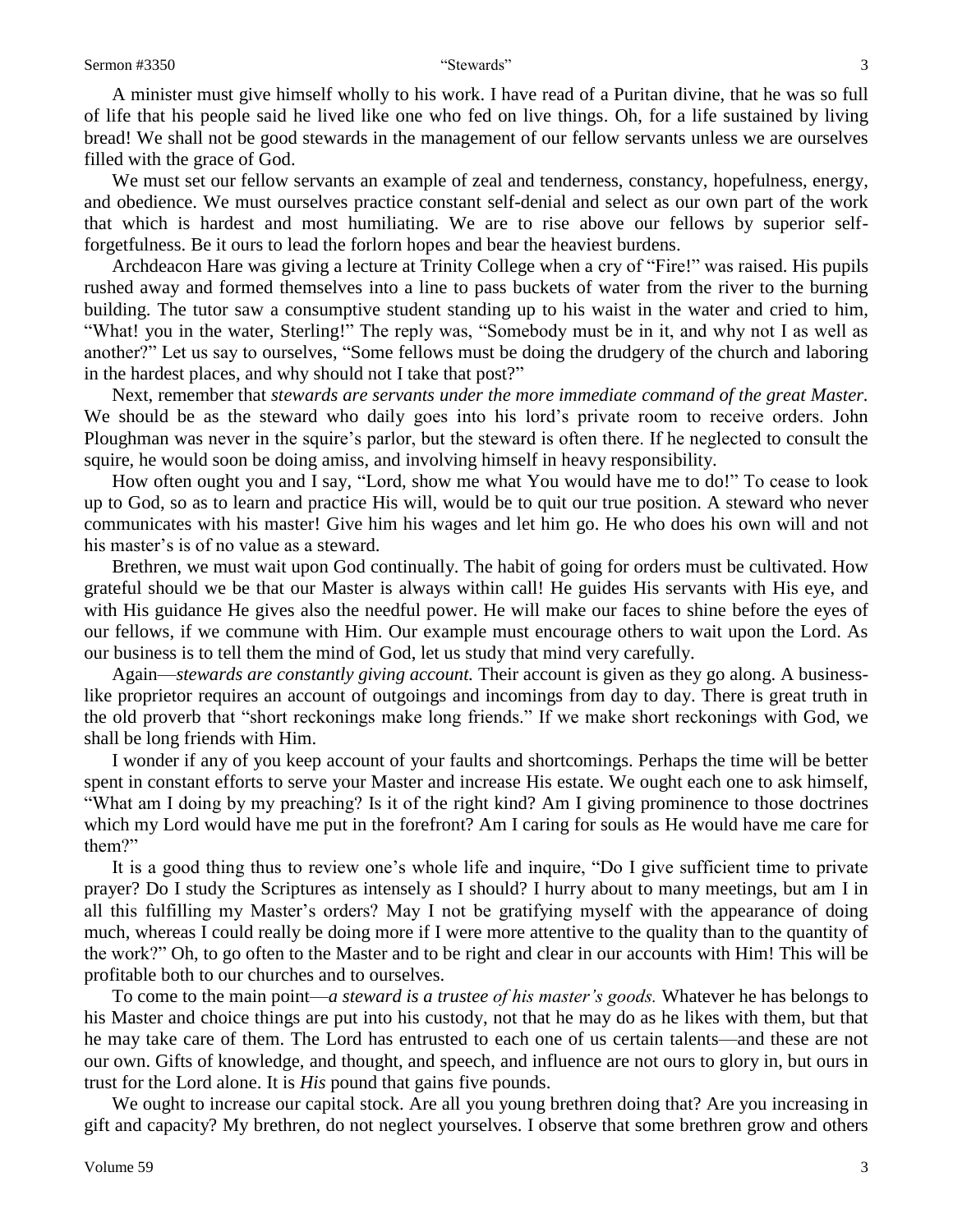stand still, dwarfed and stunted. Men, like horses, are very disappointing creatures—good colts drop suddenly lame or develop a vice of which they were never before suspected. To be always giving out and never taking in, tends to emptiness.

Brethren, we are stewards of the mysteries of God—we are "put in trust with the Gospel." Paul speaks of the Gospel of the blessed God which was committed to his trust. I hope none of you have ever had the misfortune to be made a trustee. It is a thankless office. In executing a trust, there is little scope for originality—we are bound to carry out a trust with literal exactness.

One person wishes to receive more money and another desires to alter a clause in the deed—but the faithful trustee falls back upon the document and abides by its provisions. I hear him say, as they worry him, "Dear friends, I did not make this trust. I am simply the administrator of it and I am bound to carry it out."

The Gospel of the grace of God needs great improvement—at least, so I am informed—but I know it is no business of mine to improve it. My part is to act upon it. No doubt many would improve God Himself from off the face of the earth, if they could. They would improve the atonement until it vanished. Great alterations are demanded of us, in the name of the spirit of the age.

Of course we are warned that the very notion of punishment for sin is a barbarous relic of mediaeval ages and must be given up, and with it the doctrine of substitution and many other old-fashioned dogmas. We have nothing to do with these demands—we have only to preach the Gospel as we find it. Stewards must keep to their orders and trustees must carry out the terms of their trust.

My brethren, we are at this present hour set for the *defense* of the Gospel. If ever men were called to this office, we are so called. These are times of drifting—men have pulled up their anchors, and are driven to and fro with winds and tides of divers kinds. As for me, I have in this hour of danger not only let down the great bower anchor, but I have cast four anchors out of the stern. That may be quite the wrong place, but in these times we need anchoring both fore and aft.

Now I am fixed. Skeptical reasonings might have moved me at one time, but not now. Do our enemies ask us to lay down our swords and cease to fight for the old faith? Like the Greeks to Xerxes, we answer, "Come and take them." The other day the advanced thinkers were going to sweep the orthodox into limbo, but as yet, we survive their assaults.

These boasters do not know the vitality of evangelical truth. No, glorious Gospel, you shall never perish! If we are to die, we will die fighting. If we shall personally pass away, fresh evangelists will preach upon our graves. Evangelical truths are like the dragon's teeth which Cadmus sowed—they breed men all armed for the fray. The Gospel lives by dying. Brethren, at any rate, in this contest, if we are not victorious, we will at least be faithful.

*A steward's business is to dispense his Master's goods according to their design.* He is to bring forth things new and old—to provide milk for babes and strong meat for men, giving to each one his portion of meat in due season. At some tables I fear the strong men have been waiting a long time for the meat and there is small hope of its yet appearing—the milk and water is more plentiful by far.

Someone went to hear a certain preacher last Sunday and complained that he did not preach Christ. Another remarked that perhaps it was not the due season, but my brethren, the due season for preaching Christ is every time you preach. God's children are always hungry and no bread will satisfy them but that which came down from heaven.

A wise steward will maintain the proportion of truth. He will bring forth things new and old—not always doctrine, not always practice, and not always experience. He will not always preach conflict, nor always victory—not giving a one-sided view of truth, but a sort of stereoscopic view which shall make truth stand out *"evidently set forth*" before them. Much of the preparation of spiritual food lies in the correct proportion of the ingredients. Excess in one direction and failure in another may breed much mischief. Let us, therefore, use weight and measure, and look up for guidance.

Brethren, take care that you use your talents for your Master and for your Master only. It is disloyalty to our Master if we wish to be soul-winners in order to be thought to be so. It is unfaithfulness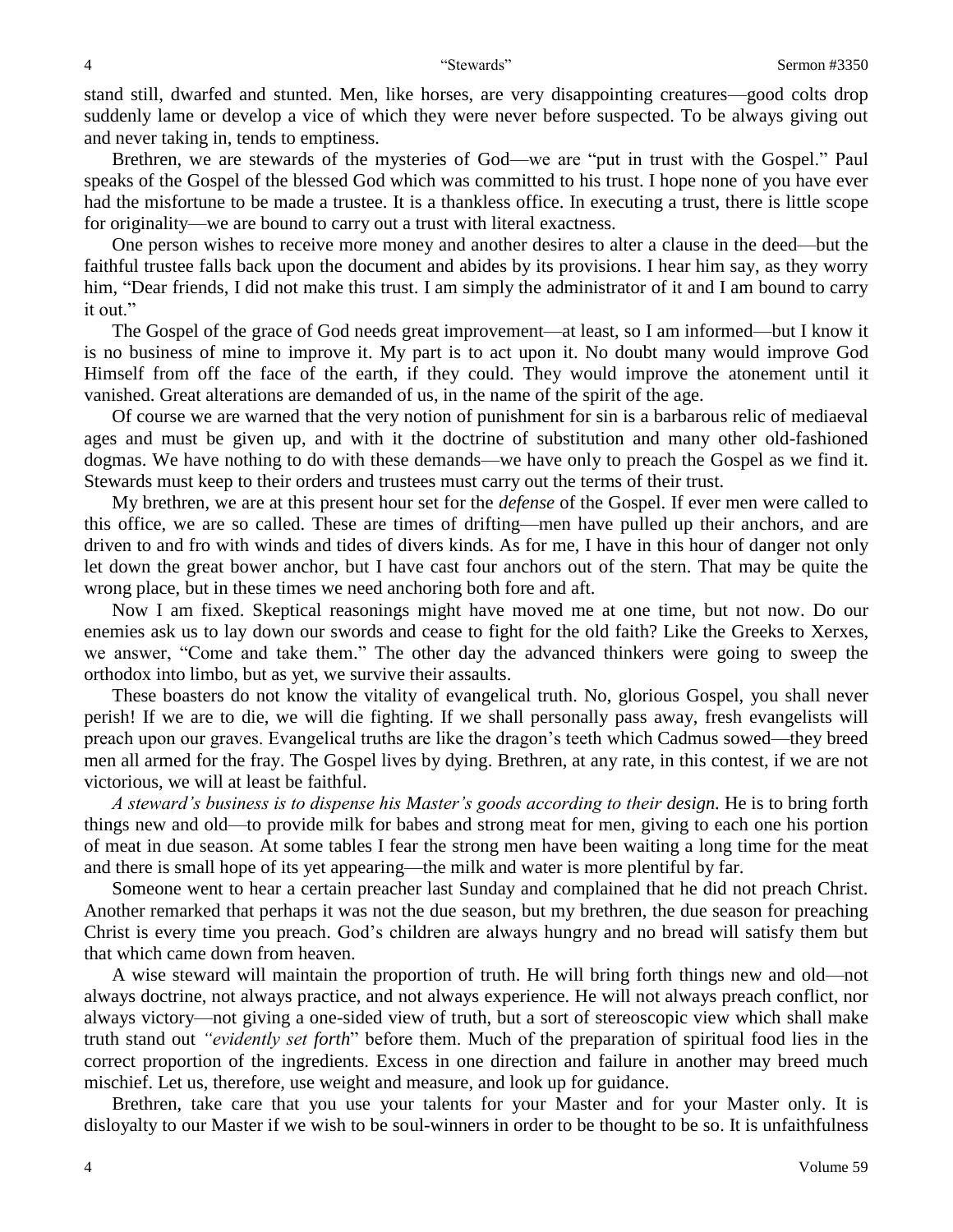to Jesus if we preach sound doctrine with the view to be thought sound, or pray earnestly with the desire that we may be known as praying men. It is for us to pursue our Lord's glory with a single eye and with our whole heart. We must use our Lord's Gospel, and our Lord's people, and our Lord's talents, for our Lord and for Him alone.

*The steward should also be the guardian of his Master's family.* Look to the interests of all who are in Christ Jesus and let them all be as dear to you as your own children. Servants in the olden times were often so united to the family and so interested in their masters' affairs, that they spoke of *our* house, *our*  land, *our* carriage, *our* horses, and *our* children.

Our Lord would have us thus identify ourselves with His holy business and especially He would have us love His chosen. We, beyond all others, should lay down our lives for the brethren. Because they belong to Christ, we love them for His sake. I trust we can heartily say—

## *"There's not a lamb in all Thy flock I would disdain to feed."*

Brethren, let us heartily love all whom Jesus loves. Cherish the tried and suffering. Visit the fatherless and the widow. Care for the faint and the feeble. Bear with the melancholy and despondent. Be mindful of all parts of the household and thus shall you be a good steward.

I shall cease from this picture when I have said that *the steward represents his master.* When the master is away, everybody comes to the steward for orders. He had need to behave himself well who represents such a Lord as ours. A steward should speak much more carefully and wisely when he speaks for his lord than when he speaks on his own account. Unless he is guarded in his utterances, his lord may be forced to say to him, "You had better speak for yourself. I cannot allow you thus to misrepresent *me*."

My beloved brethren and fellow servants, the Lord Jesus is compromised by us if we do not keep His way, declare His truth, and manifest His spirit. Men infer the master from the servant. Are they not to be excused if they so do? Ought not the steward to act after his master's manner? You cannot dissociate the squire from the steward—the Lord from his representative. A Puritan was told that he was too precise, but replied, "I serve a precise God."

If urged to utter your own thoughts rather than revealed truth, follow Jesus, who spake not His own things, but those of the Father. In this you will be acting as a steward should do. Here lies your wisdom, your comfort, and your strength. It was a sufficient vindication for a steward, when one accused him of folly, that he could reply, "Say what you please of what I did, for therein I followed my Master's orders."

Caviler, do not blame the steward. The man has done according to the command of his superior what else would you have him do? Our conscience is clear, and our heart is restful, when we feel that we have taken up our cross and have followed the footprints of the Crucified One. Wisdom is justified of her children.

The second part of our study is—

### **II.** OUR OBLIGATIONS AS STEWARDS.

"It is required in stewards that a man be found *faithful*." It is not required that a man be found brilliant, or that he be found pleasing to his associates, or even that he be found successful. All that is required is that he be found faithful—and truly this is no small matter. It will need that the Lord Himself be both our wisdom and our strength, or we shall surely fail. Many are the ways by which we may come short of this requirement, however simple it may seem to be.

We may fail to be faithful through *acting as if we were chiefs instead of servants.* A difficulty arises in the church which might readily be settled by loving forbearance, but we "stand upon our dignity" and then the servant grows out of his livery. We can be very high and mighty if we please—and the smaller we are, the more easily do we swell out. No cock is greater in fight than a bantam—and no minister is more ready to contend for his "dignity" than the man who has no dignity.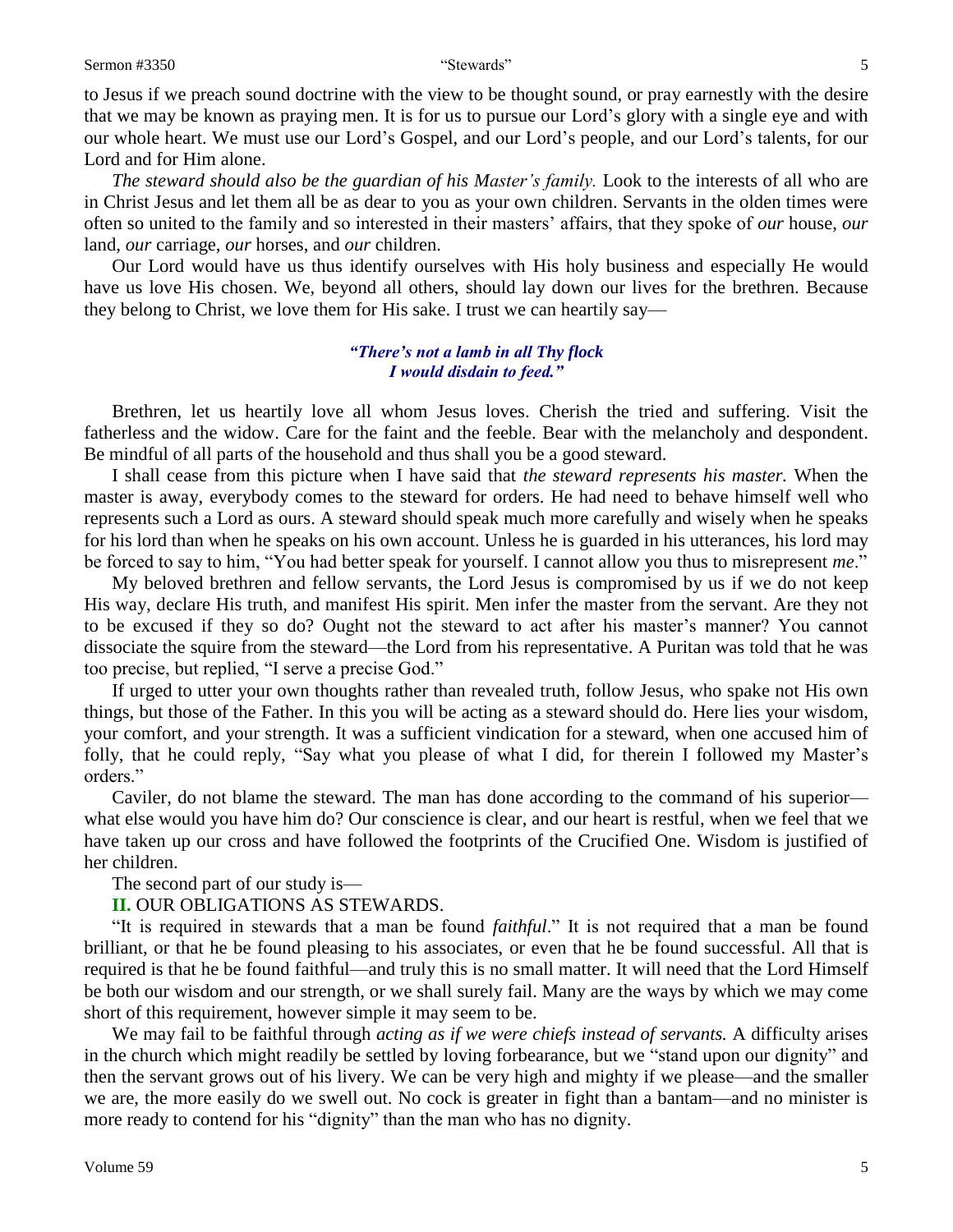How foolish we look when we play the grandee! The steward thinks he has not been treated with proper respect and he will "let the servants know who he is." His master was roughly used the other day by an angry tenant, and he took no notice, for he had too much mind to be put out with so small a matter—but his steward passes by nothing and fires up at everything. Is this as it should be? I think I see the gentle Master lay His hand upon His furious servant's shoulder, and I hear Him say, "Can you not bear it? I have borne far more than this."

Brethren, our Master "endured such contradiction of sinners against himself," and shall we be weary and faint in our minds? How can we be stewards of the gentle Jesus if we behave ourselves haughtily? Let us never ride the high horse, nor attempt to be lords over God's heritage, for He will not have it, and we cannot be faithful if we give way to pride.

We shall also fail in our duty as stewards if we begin speculating with our Master's money. We may play ducks and drakes with our own, but not with our Lord's money. We are not bidden to speculate, but to "occupy" till He comes. Honest trading with His goods is one thing, but to play a high game and run unlawful risks is quite another.

I do not intend to speculate with my Master's Gospel, by dreaming that I can improve it by my own deep thinking, or by soaring aloft with the philosophers. We will not, even with the idea of saving souls, speak other than the Gospel. If I could create a great excitement by delivering novel doctrine, I would abhor the thought. To raise a revival by suppressing truth is dealing deceitfully—it is a pious fraud and our Lord wants no gain which might come by such a transaction. It is ours simply and honestly to trade with our Master's pounds and bring Him such increase as they gain in fair dealing.

We may become false to our trust *by acting as men-pleasers.* When the steward studies the good pleasure of the plowman, or the whims of the maid, everything must go wrong, for everything is out of place. We are influenced by one another and we influence one another. The greatest are unconsciously influenced in some measure by the least.

The minister must be overwhelmingly influenced by the Lord his God, so that other influences may not warp him from his fidelity. We must resort continually to headquarters and receive the word from the mouth of the Lord Himself, so that we may be kept straight and true, otherwise we shall soon be biased, although we may not be aware of it. There must be no holding back to please one person—no rushing forward to satisfy another—no moving an inch even to gratify the whole community. We must not harp upon a certain string to win the approval of this party, neither must we be silent upon an important doctrine to avoid offending that clique. What have we to do with idols, dead or alive?

O brethren, if you go in for pleasing everybody, you have indeed set yourselves a task! The toils of Sisyphus and the labors of Hercules are nothing to this! We must not flatter men. We must speak plain words—and words which conscience will approve. If we please men, we shall displease our Lord, so that success in our self-imposed task would be fatal to our eternal interests. In trying to please men, we shall not even succeed in pleasing ourselves. To please our Lord, though it may seem very difficult, is an easier task than pleasing men. O steward, have your eye alone upon your Master!

We shall not be found faithful stewards *if we are idlers and triflers* Do you ever meet with lazy ministers? I have heard of them, but when my eye sees them, my heart abhors them. If you plan to be lazy, there are plenty of avocations in which you will not be wanted, but above all, you are not wanted in the Christian ministry. The man who finds the ministry an easy life will also find that it will bring a hard death. If we are not laborers, we are not true stewards, for we are to be examples of diligence to the household. I like Adam Clarke's precept—"Kill yourselves with work and pray yourselves alive again." We shall never do our duty either to God or man if we are sluggards.

Yet some who are always busy may yet be unfaithful, if all that they do is done in a jaunty, trifling manner. If we play at preaching, we have chosen an awful game. To shuffle texts like cards, and make literary essays out of themes which move all heaven and hell, is shameful work. We must be serious as death in this solemn work.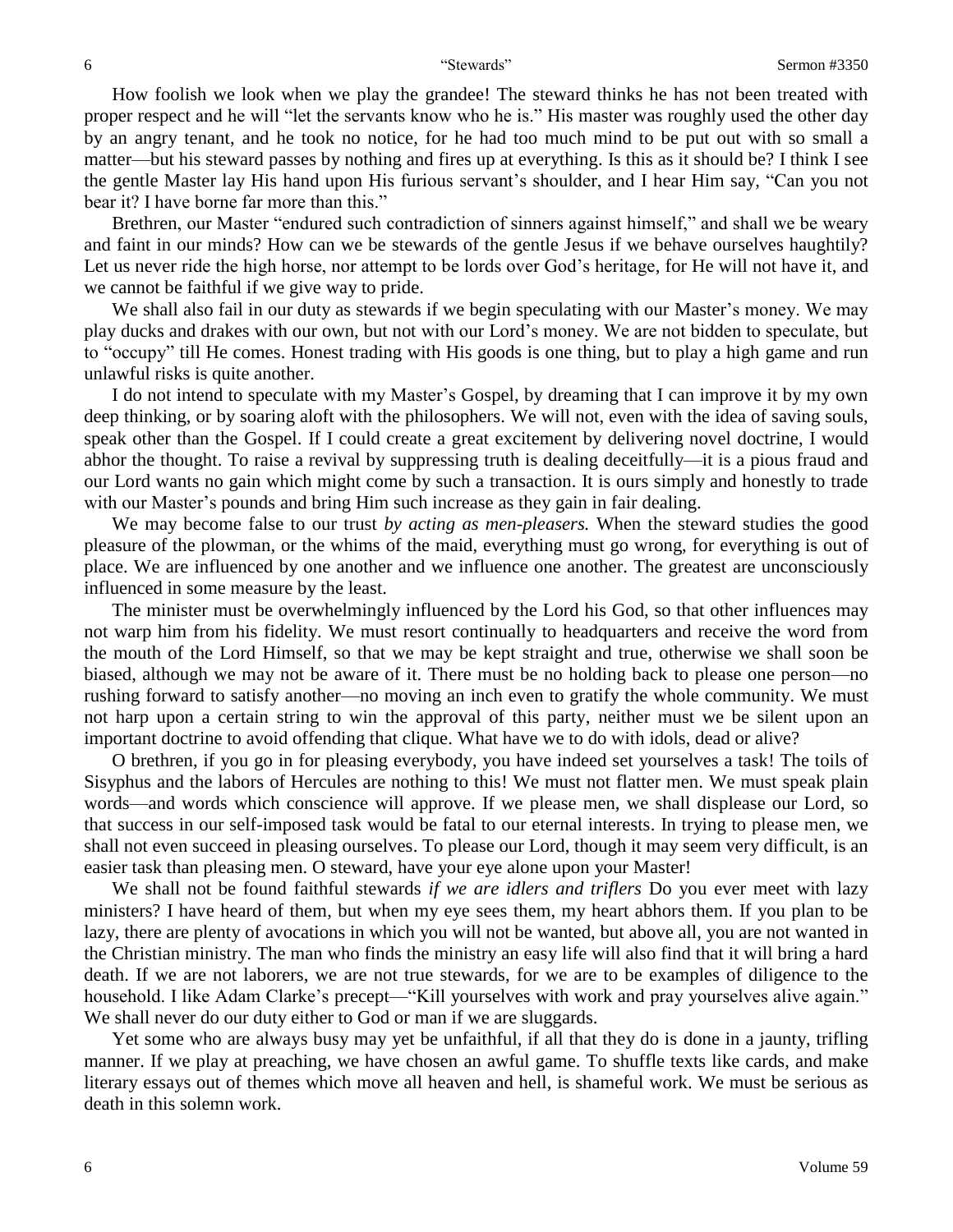There are boys and girls who are always giggling, but who never laugh—and they are the very image of certain always-jesting preachers. I like an honest laugh. True humor can be sanctified and those who can stir men to smile can also move them to weep. But even this has limits, which the foolish soon exceed.

Be seriously in earnest. Live like men who have something to live for and preach like men to whom preaching is the highest exercise of their being. Our work is the most important under heaven, or else it is sheer imposture. If you are not earnest in carrying out His instructions, your Lord will give His vineyard to another, for He will not put up with those who turn His service into trifling.

When we *misuse our Master's property,* we are false to our trust. We are entrusted with a certain amount of talent, and strength, and influence, and we have to use this trust money with a single purpose. Our purpose is to promote the Master's honor and glory. We are to seek God's glory and nothing else.

By all means, let every man use his best influence on the right side in politics—but no minister has liberty to use his position in the church to promote party ends. I do not censure workers for temperance, but even this admirable purpose must not push out the Gospel. I trust it never does.

I hold that no minister has a right to use his ability or office to cater for the mere amusement of the multitude. The Master has sent us to win souls—all is within the compass of our commission which tends towards that—but that is chiefly our work which drives directly and distinctly at that end. The danger lies at this time in setting up theatricals, semi-theatricals, concerts, and so forth. Until I see that the Lord Jesus Christ has set up a theater, or planned a miracle play, I shall not think of emulating the stage or competing with the music hall. If I do my own business, by preaching the Gospel, I shall have enough to do. One object is enough for most men—one such as ours is enough for any minister, however many his talents, however versatile his mind.

If we would be faithful as stewards, *we must not neglect any one of the family,* nor neglect any portion of the estate. I wonder whether we practice a personal observation of our hearers. Our beloved friend, Mr. Archibald brown, is right when he says that London needs not only house-to-house visitation, but room-to-room visitation. We must, in the case of our people, go further and practice manto-man visitation. By personal contact alone can certain persons be reached.

If I had a number of bottles before me, and were to play upon them with a fire-engine, how much of the water would be lost? If I want to make sure of filling them, I must take them up, one by one, and carefully pour the liquid into them. We must watch over our sheep, one by one. This is to be done not only by personal talk, but by personal prayer.

Dr. Guthrie says that he called upon a sick man, who greatly refreshed his soul, for he told him that he was wont to accompany his minister in his visits. "While I lie here, I shall follow you in your visitation. I keep on remembering house after house in my prayer, and I pray for the man, and his wife, and his children, and all who dwell with him." Thus, without moving a step, the sick saint visited Macfarlane, and Douglas, and Duncan, and all the others whom his pastor called to see. We ought thus to beat the bounds of our parish and go round and round our congregations, forgetting none, despairing of none, bearing all upon our hearts before the Lord. Especially let us think of the poor, the crotchety, the desponding. Let our care, like the hurdles of a sheepfold, enclose all the flock.

Another thing must not be overlooked. In order to faithfulness *we must never connive at evil.* This injunction will be warmly commended by certain brethren, whose only notion of pruning a tree is to cut it down. A gardener comes to a gentleman's house and when he is told that the shrubs are a little overgrown, he answers, "I will see to it." In a few days you walk round the garden. He has seen to it with a vengeance. He has done the garden, and it is done for.

Some persons cannot learn the balance of virtues—they cannot kill a mouse except by burning down the barn. Did I hear you say, "I was faithful, I never connived at evil"? So far so good. But may it not happen that by a bad temper you yourself produced more evil than that which you destroyed? Yield in all things personal, but be firm where truth and holiness are concerned. We must be faithful, lest we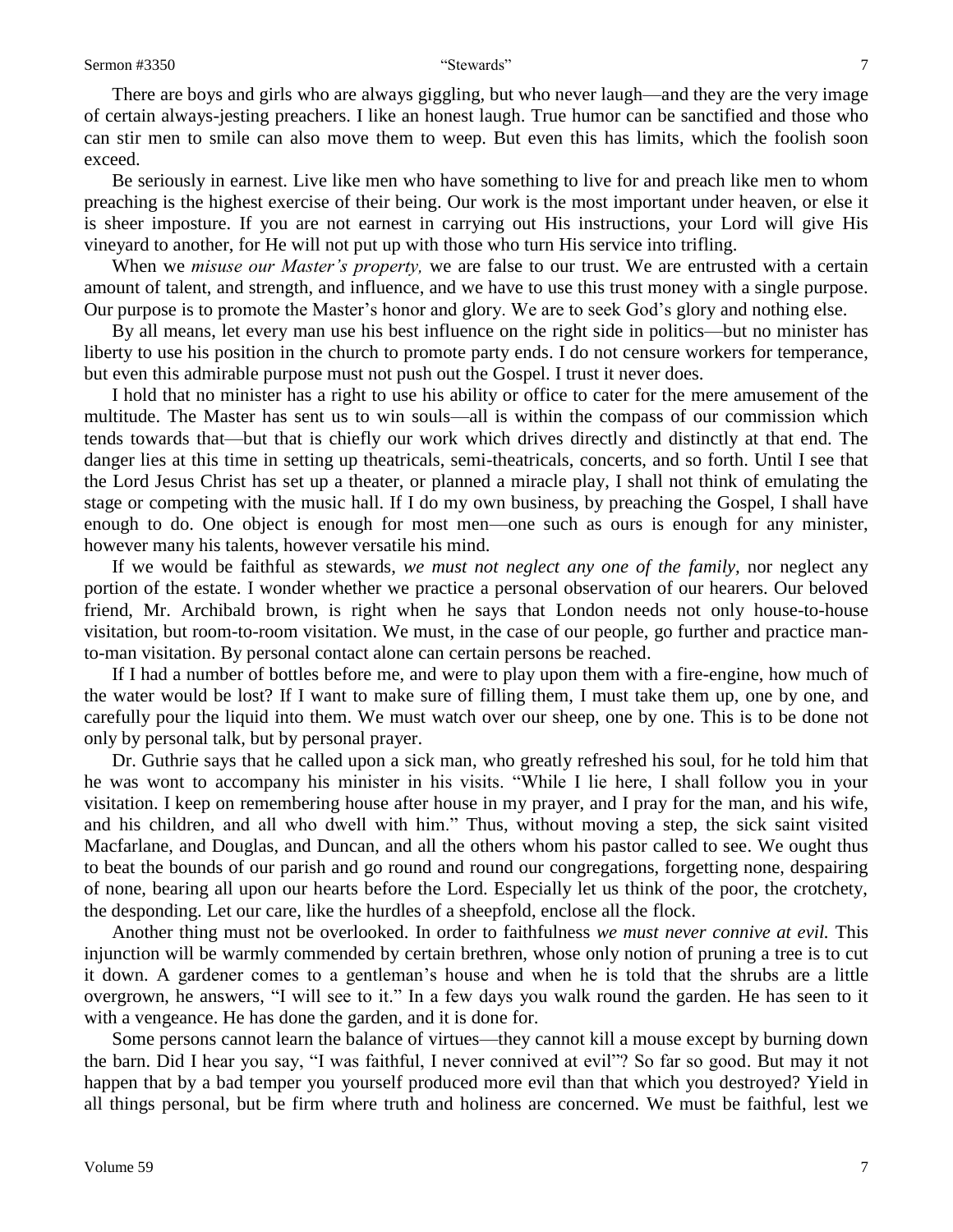incur the sin and penalty of Eli. Be honest to the rich and influential. Be firm with the wavering and unsteady, for the blood of these will be required at our hand.

Brothers, you will need all the wisdom and grace you can get in order to fulfill your duties as pastors. There is an adaptation to rule men which would seem to be quite absent from certain preachers and the place of it is supplied by an adaptation to set a house on fire, for they scatter firebrands and burning coals wherever they go. Be you not like unto them. Strive not, and yet wink not at sin!

Some neglect their obligations as stewards by *forgetting that the Master is coming*. "He will not come *yet*," whisper some. "There are so many prophecies to be fulfilled and it is even possible that He will not come at all, in the vulgar sense of the term. There is no particular need for us to make haste." Ah, my brethren, it is the unfaithful servant who says, "My Lord delayeth his coming."

This belief allows him to put off labor and travail. The servant will not clean the room by daily duty, because the master is away—and she can have a great clean up, in the form of a revival, before her Lord arrives. If we would each feel that each day may be our last day, we should be more intense in our work. While preaching the Gospel, we may someday be interrupted by the blast of the trumpet, and the cry, "Behold, the Bridegroom cometh; go ye out to meet him." This expectation will tend to quicken our pace. The time is short, our account is near—our Lord is at the door. We must work with all our might. We must not be eye-servants, except in this sense—that we labor in the Lord's presence since He is so near.

I am impressed with the rapid flight of time, the swift approach of the last great audit. These annual conferences return so speedily. To some of us it seems only a day or two since that of 1886—the last of them hastens on. I shall soon be giving in the account of my stewardship, or if I should survive for a while, others of you may be summoned to meet your Lord. You will soon go home to your Lord if your Lord does not soon come to you. We must work on from hour to hour with our eye upon the audit, that we may not be ashamed of the record which will be found in the volume of the book.

The *reward* of faithful stewards is exceeding great—let us aspire to it. The Lord will make the man who was faithful in a few things to be ruler over many things. That is an extraordinary passage where our Lord says, "Blessed are those servants, whom the Lord, when He cometh, shall find watching: verily I say unto you, that he shall gird himself, and make them to sit down to meat, and he will come forth and serve them."

It is wonderful that our Lord has already served us, but how can we comprehend that He will serve us again? Think of Jesus rising up from His throne to wait upon us! "Behold*,*" He cries, "here comes a man who served Me faithfully on earth! Make way for him, you angels, and principalities, and powers. This is the man whom the King delights to honor." And to our surprise, the King girds Himself and waits upon us. We are ready to cry, "Not so, my Lord." But He must and will keep His Word. This unspeakable honor He will pay to His true servants. Happy man to have been the poorest and most despised of ministers, to be now served by the King of kings!

Beloved brethren, we are bound to go forward, cost us what it may, for we dare not go back—we have no armor for our backs. We believe ourselves to be called to this ministry and we cannot be false to the call. If I must be a lost soul, let me be lost as a thief, a blasphemer, or a murderer rather than as an unfaithful steward to the Lord Jesus. This is to be a Judas, a son of perdition, indeed.

Remember, if any of you are unfaithful, you win for yourselves a superfluity of condemnation. You were not forced to be ministers. You were not forced to enter upon this sacred office. By your own choice you are here. In your youth you aspired to this holy thing and thought yourselves happy in attaining your desire. Brethren, if we meant to be untrue to Jesus, there was no necessity to have climbed this sacred rock in order to multiply the horrors of our final fall. We could have perished quite sufficiently in the ordinary ways of sin. What need to qualify ourselves for a greater condemnation?

This will be a dreadful result if this is all that comes of our college studies and our burning of the midnight oil in acquiring knowledge. My heart and my flesh tremble while I contemplate the possibility of anyone of us being found guilty of treachery to our charge and treason to our King. May the good